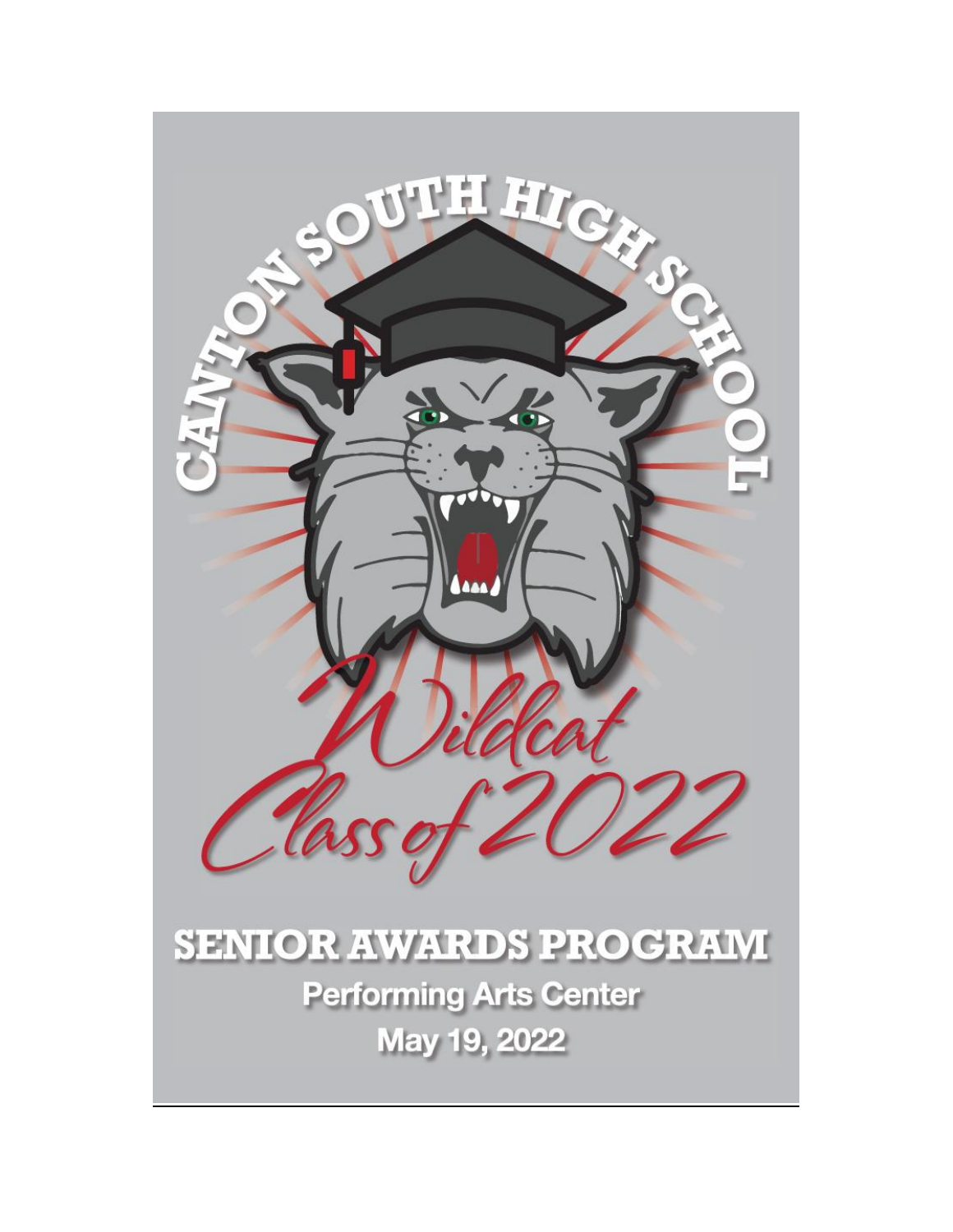# **Summa Cum Laude**

To achieve Summa Cum Laude, a student must have a minimum cumulative grade point average of 4.0 at the end of his or her senior year.

| Ashton        | <b>Bennett</b> |
|---------------|----------------|
| Abigail       | Bergert        |
| Jared         | <b>Burt</b>    |
| MaKenna       | <b>Daniels</b> |
| Max           | Hoffner        |
| Carrigan      | Horning        |
| <b>Alexis</b> | Justice        |
| Peyton        | Karovic        |
| Amour         | Khalid         |
| Alex          | Kirkham        |
| Cori          | Lake           |
| Elizabeth     | Law            |
| Braydon       | Noll           |
| Trevor        | Paul           |
| Cooper        | Robbins        |
| Raine         | Rueschman      |
| <b>Blake</b>  | Saunier        |
| Caden         | Smith          |
| Faith         | Taylor         |
|               |                |

# **Magna Cum Laude**

These students earned a cumulative high school gpa of 3.75 or higher.

| Cheyenne | Comer    |
|----------|----------|
| Summer   | Glota    |
| Cameron  | Haut     |
| Chloe    | Jeffries |
| lan      | Laughlin |
| Chaz     | Lee      |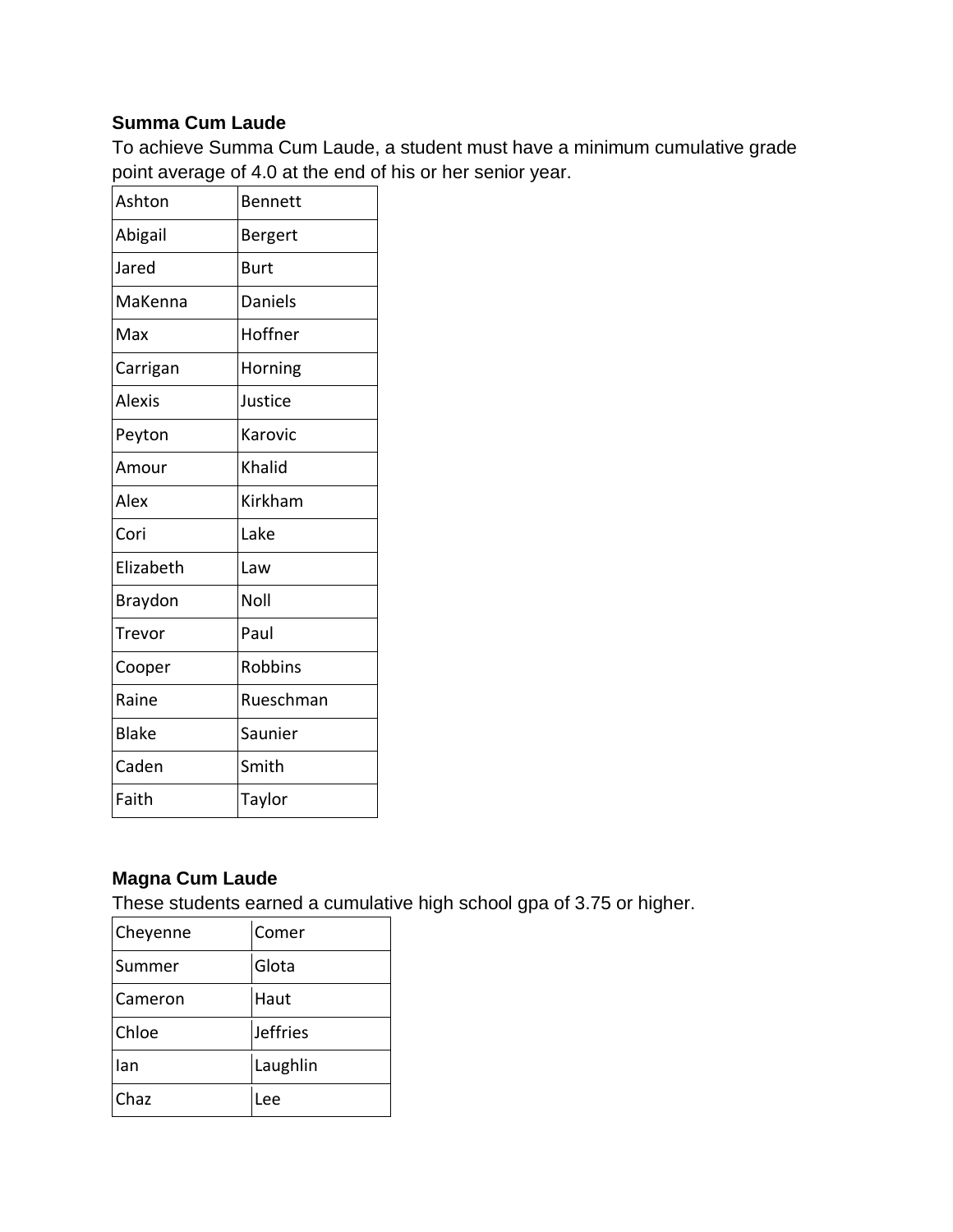| Chalyse | Minor    |
|---------|----------|
| Kaylie  | Ney      |
| Emily   | Sadler   |
| Xavier  | Sanford  |
| Paige   | Teeple   |
| Corrine | Thompson |

### **Cum Laude**

These students earned a cumulative high school gpa of 3.5 or higher.

| <b>Thomas</b> | <b>Babik</b>       |
|---------------|--------------------|
| Audrey        | Garbrandt          |
| Gavin         | Giovannelli        |
| Carmella      | Herrington         |
| Blake         | Kennedy            |
| Isaiah        | Miner              |
| Marissa       | Mosteller          |
| <b>Brooke</b> | <b>Myers</b>       |
| Tori          | Newman             |
| Tanner        | Pierce             |
| Carrie        | Rexrode            |
| Seif          | Said               |
| Ashley        | Slagle             |
| Janelle       | <b>Smith Clark</b> |
| Jordan        | Soderstrom         |
| MacKenzee     | Stout              |
| Jackson       | Stutler            |
| Zoey          | Volpe              |

### **Honors Diploma**

These students must take additional courses that are not required for a general diploma and they must also meet gpa and college admissions testing requirements. There are currently 5 pathways that students can choose to pursue to earn their Honors Diploma.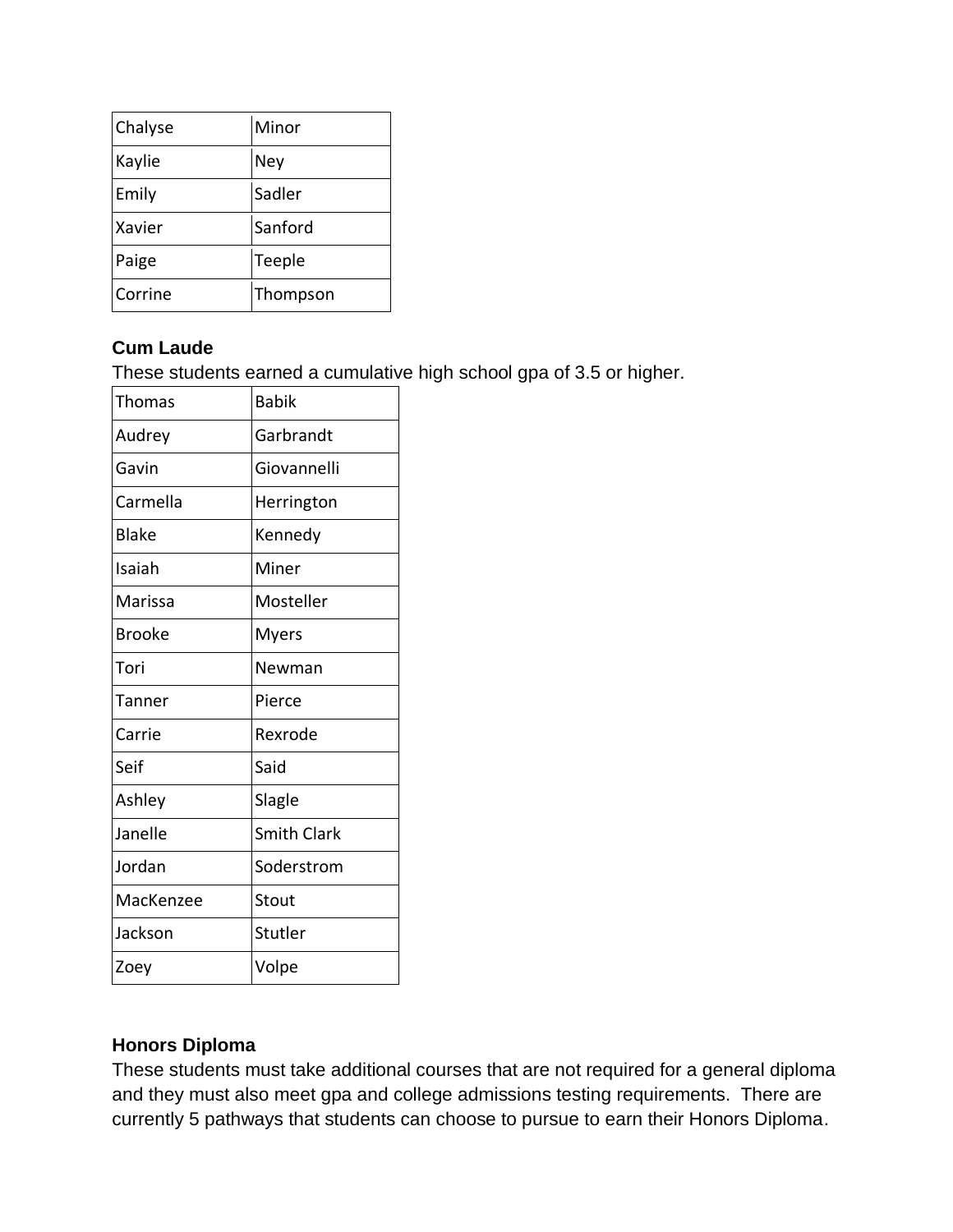Those include an Academic pathway, a Career Tech pathway, an Arts pathway, a STEM pathway, and a Civics pathway.

| Ashton    | <b>Bennett</b> |
|-----------|----------------|
| Abigail   | Bergert        |
| Jared     | Burt           |
| MaKenna   | Daniels        |
| Alexis    | Justice        |
| Amour     | Khalid         |
| Cori      | Lake           |
| Elizabeth | Law            |
| Braydon   | Noll           |
| Trevor    | Paul           |
| Cooper    | Robbins        |
| Raine     | Rueschman      |
| Blake     | Saunier        |
| Caden     | Smith          |
| Janelle   | Smith-Clark    |
| Faith     | Taylor         |

# **National Honor Society (NHS)**

Students who had accumulated a 3.5 gpa, earned 7 leadership points through extracurricular involvement, and had 30 service clock hours were invited to apply to be a part of NHS.

NHS Officers Abigail Bergert-Co-President Alexis Justice-Co-President Corrine Thompson-Vice-President Cori Lake-Treasurer Faith Taylor-Secretary

NHS Members

| <b>Thomas</b> | Babik   |
|---------------|---------|
| Ashton        | Bennett |
| Cheyenne      | lComer  |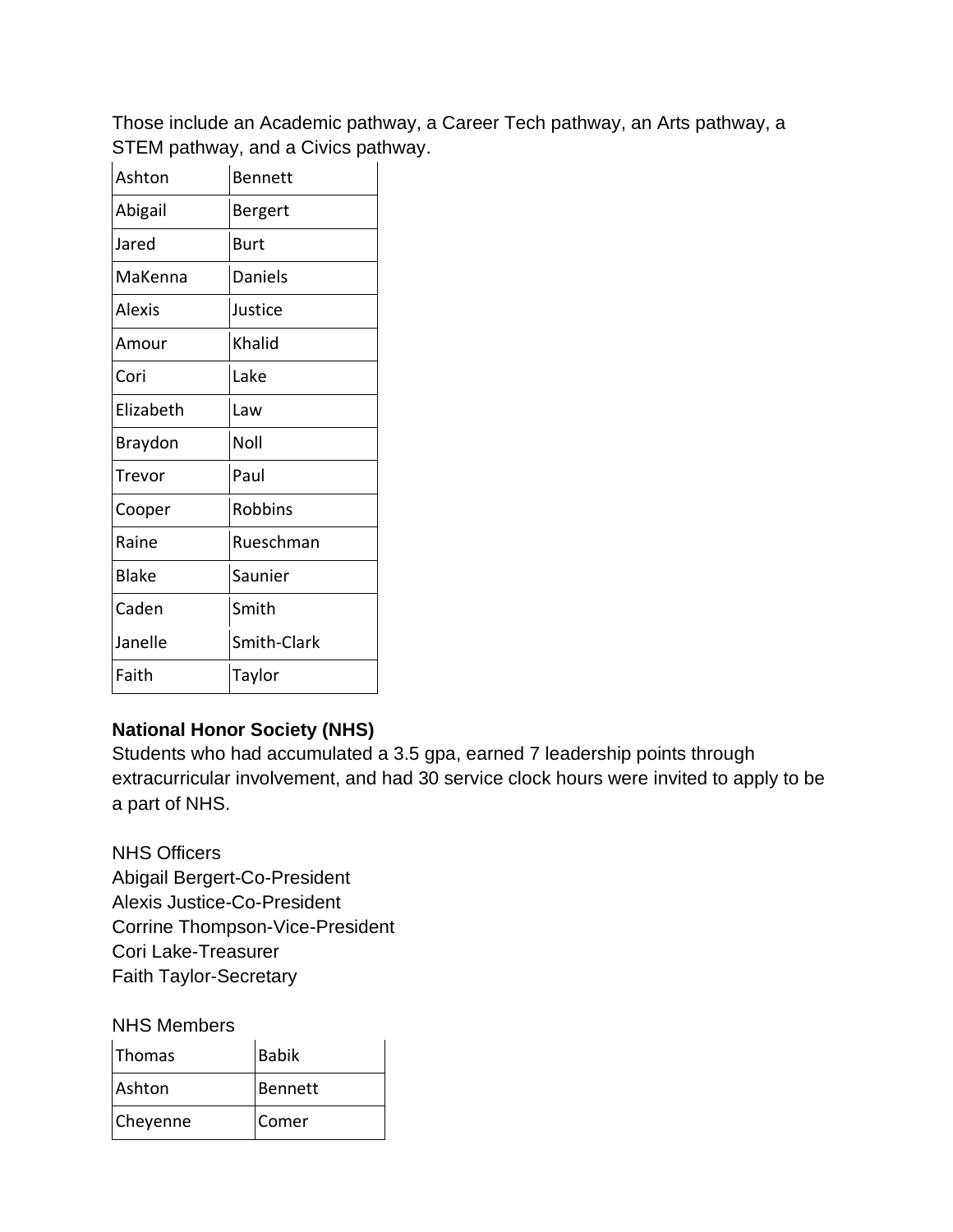| MaKenna   | Daniels         |
|-----------|-----------------|
| Carmella  | Herrington      |
| Carrigan  | Horning         |
| Chloe     | <b>Jeffries</b> |
| Peyton    | Karovic         |
| Amour     | Khalid          |
| Ian       | Laughlin        |
| Chalyse   | Minor           |
| Tori      | Newman          |
| Trevor    | Paul            |
| Cooper    | Robbins         |
| Raine     | Rueschman       |
| Emily     | Sadler          |
| Caden     | Smith           |
| MacKenzee | Stout           |
|           |                 |

# **National Technical Honors Society Officers**

Vice President - Carrigan Horning Community Service Coordinators - Abigail Bergert and Faith Taylor Secretary - MaKenna Daniels

### **NTHS Members**

| <b>Thomas</b> | <b>Babik</b>    |
|---------------|-----------------|
| Audrey        | Garbrandt       |
| Max           | Hoffner         |
| Chloe         | <b>Jeffries</b> |
| Elayna        | Johnson         |
| Nathan        | Kager           |
| Amour         | Khalid          |
| Chaz          | Lee             |
| Marissa       | Mosteller       |
| Kaylie        | Ney             |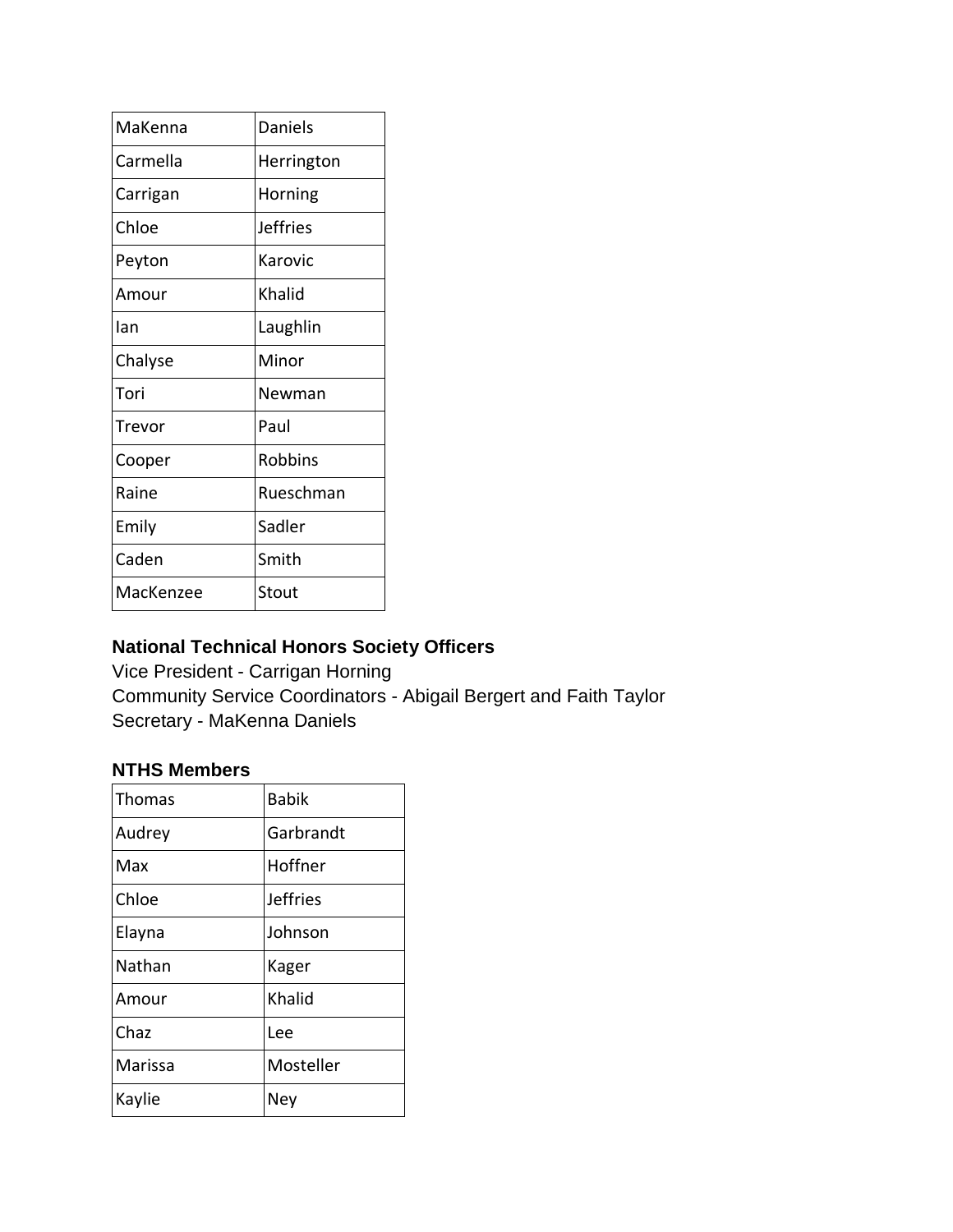| Cooper       | <b>Robbins</b> |
|--------------|----------------|
| <b>Blake</b> | Saunier        |
| Ashley       | Slagle         |
| Makayla      | Smith          |
| Caden        | Smith          |
| MacKenzee    | Stout          |
| Jackson      | Stutler        |
| Paige        | Teeple         |

# **Tri-M Honors Society**

Tri-M is a musical honors society for those students who have a 3.3 minimum gpa, show good leadership skills and good character, participate in a music class each semester and earn an A in those classes, and finally they must participate in the solo and ensemble contest.

Tri-M Officers President- Jordan Soderstrom Vice President- MaKenna Daniels Treasurer - Carmella Herrington Secretary - Carrie Rexrode

Tri-M Members

| Thomas  | <b>Babik</b> |  |
|---------|--------------|--|
| Trynity | Jordan       |  |
| Trevor  | Paul         |  |
| Corrine | Thompson     |  |

# **International Thespian Society**

The International Thespian Society is the student honorary division of the Educational Theater Association recognizing excellence in high school theater for student performers, artists, and technicians.

**Officers** President - Ethan Knop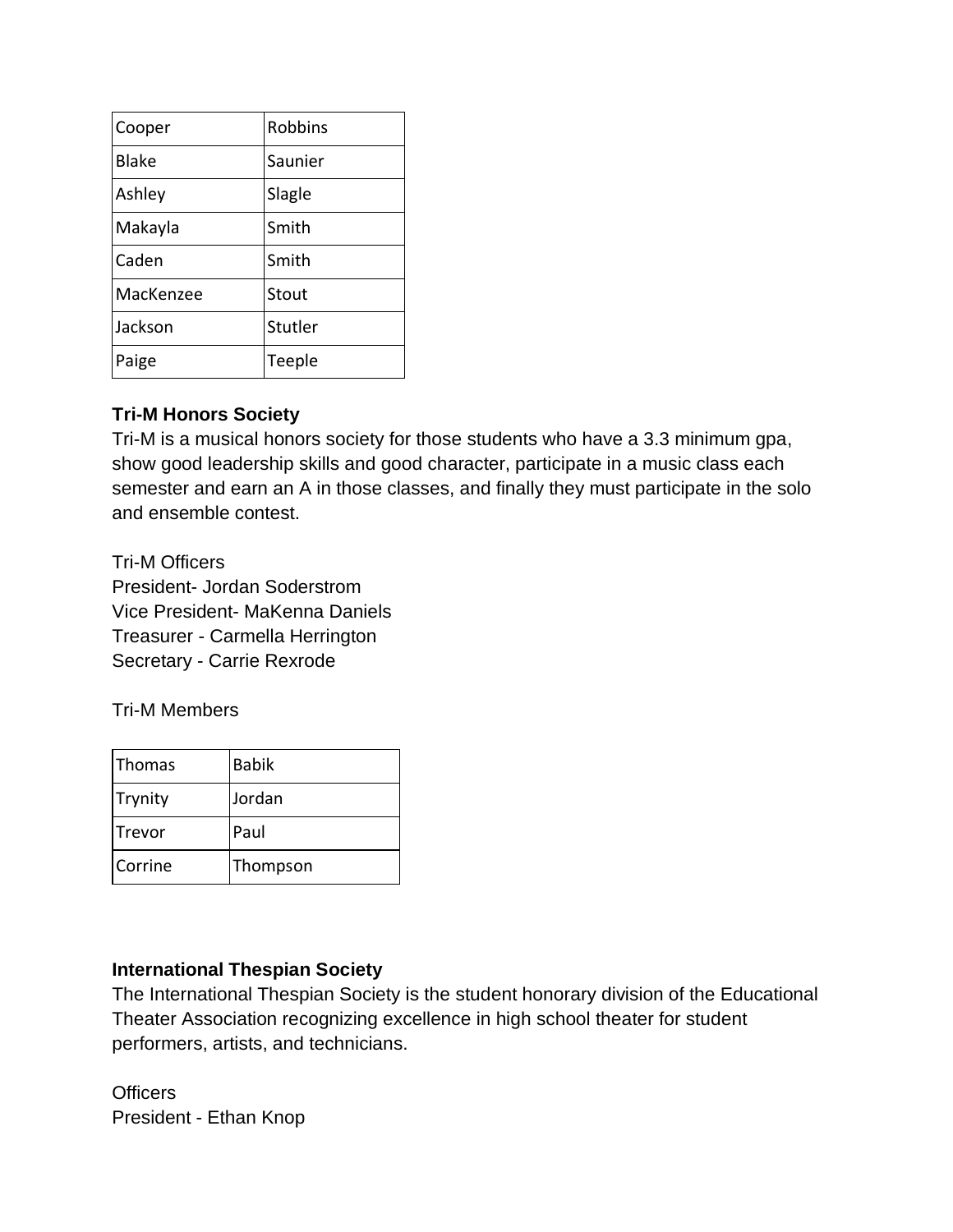Officer at Large - MaKenna Daniels Point Secretary - Zoyie Greene Social Secretary - Corrine Thompson

#### Members

| Madison        | Brown      |
|----------------|------------|
| Jefferson      | Derr       |
| Trynity        | Jordan     |
| Aaron          | Knop       |
| Amber          | Murphy     |
| Alleniki       | Nichols    |
| Madison        | Philbrick  |
| Carrie         | Rexrode    |
| Ashley         | Slagle     |
| <b>Braedon</b> | Smith      |
| Caden          | Smith      |
| Jordan         | Soderstrom |
| Jackson        | Stutler    |

### **Senior Scholars**

These seniors have an accumulative gpa of 3.75 or higher and were invited to attend the Senior Scholars Dinner this past Monday night where they were able to honor an educator who has made a lasting impact on their lives. The students were presented with a medallion that they will wear at graduation

| Ashton   | <b>Bennett</b> |
|----------|----------------|
| Abigail  | Bergert        |
| Jared    | Burt           |
| Cheyenne | Comer          |
| MaKenna  | Daniels        |
| Summer   | Glota          |
| Cameron  | Haut           |
| Max      | Hoffner        |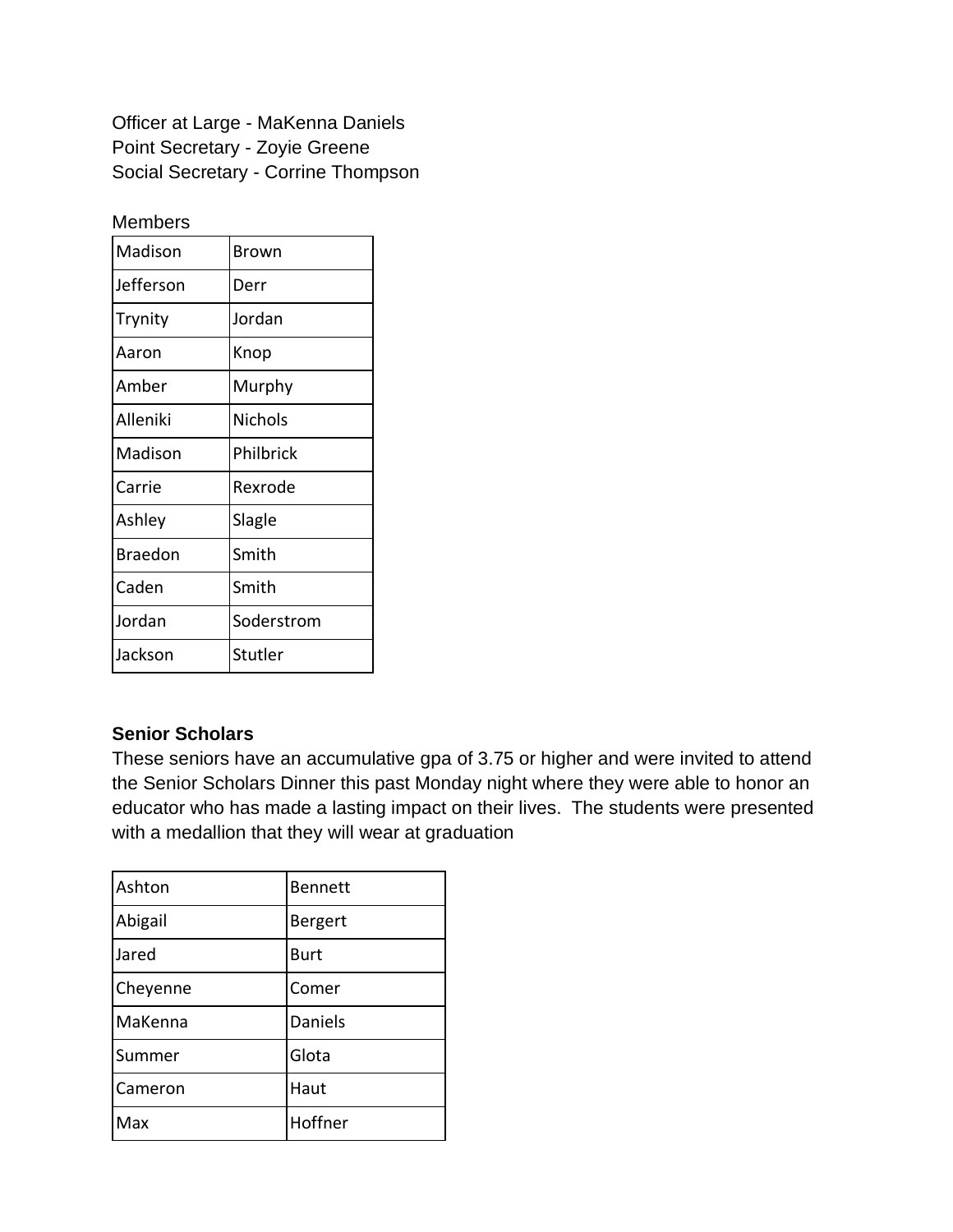| Carrigan      | Horning         |
|---------------|-----------------|
| Chloe         | <b>Jeffries</b> |
| <b>Alexis</b> | Justice         |
| Peyton        | Karovic         |
| Amour         | Khalid          |
| Alex          | Kirkham         |
| Cori          | Lake            |
| lan           | Laughlin        |
| Chaz          | Lee             |
| Chalyse       | Minor           |
| Kaylie        | Ney             |
| Braydon       | Noll            |
| Trevor        | Paul            |
| Cooper        | <b>Robbins</b>  |
| Raine         | Rueschman       |
| Emily         | Sadler          |
| Xavier        | Sanford         |
| <b>Blake</b>  | Saunier         |
| Caden         | Smith           |
| Faith         | Taylor          |
| Paige         | Teeple          |
| Corrine       | Thompson        |

# **Honor Roll** (senior year)

| Ashton   | <b>Bennett</b> |
|----------|----------------|
| Abigail  | <b>Bergert</b> |
| Jared    | <b>Burt</b>    |
| Cheyenne | Comer          |
| MaKenna  | Daniels        |
| Cameron  | Haut           |
| Carmella | Herrington     |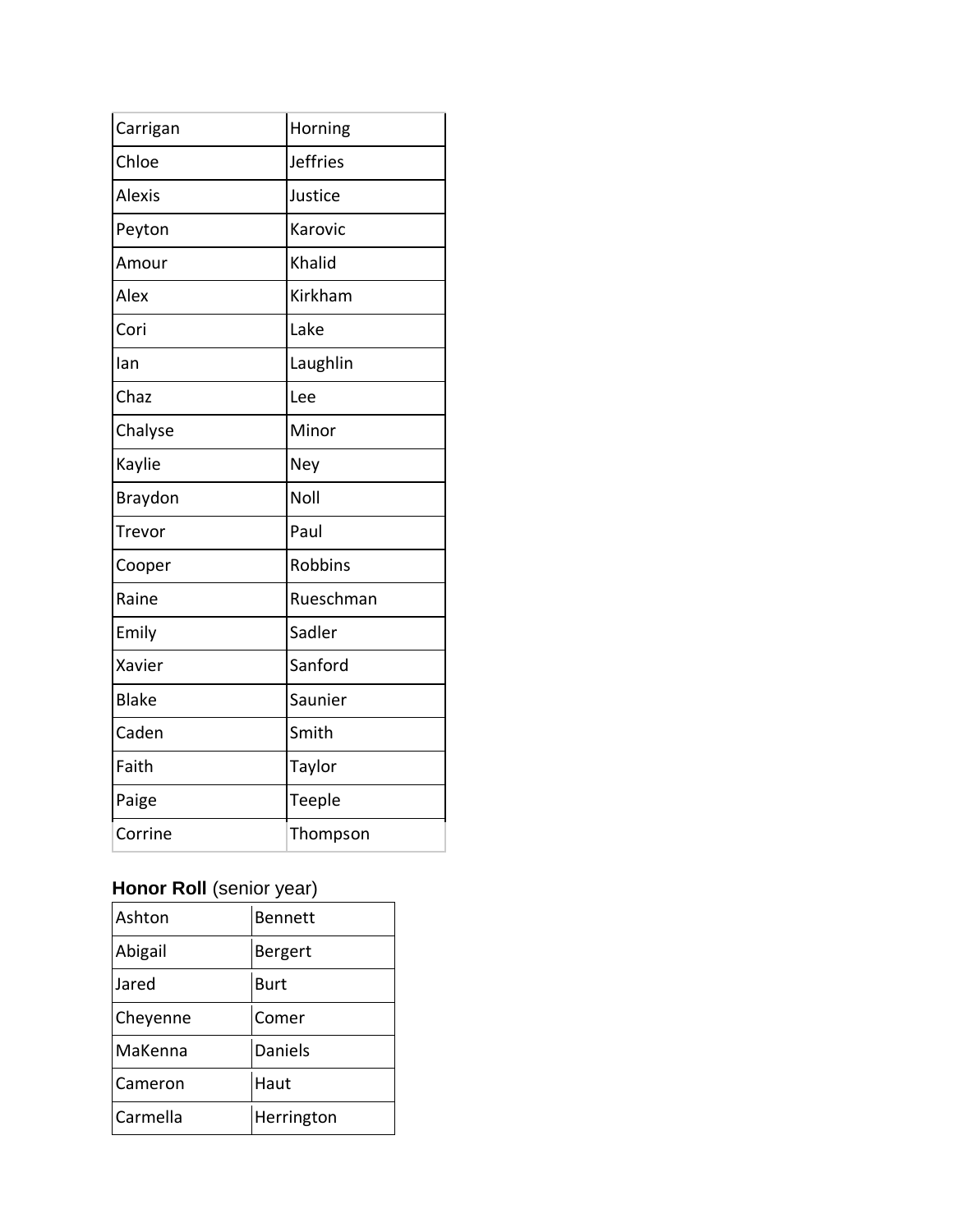| Max           | Hoffner         |
|---------------|-----------------|
|               |                 |
| Carrigan      | Horning         |
| Chloe         | <b>Jeffries</b> |
| Elayna        | Johnson         |
| <b>Alexis</b> | Justice         |
| Amour         | Khalid          |
| Alex          | Kirkham         |
| Cori          | Lake            |
| Elizabeth     | Law             |
| Akil          | Martin          |
| Chalyse       | Minor           |
| Tori          | Newman          |
| Kaylie        | Ney             |
| Braydon       | Noll            |
| Trevor        | Paul            |
| Cooper        | Robbins         |
| Raine         | Rueschman       |
| Emily         | Sadler          |
| <b>Blake</b>  | Saunier         |
| Ashley        | Slagle          |
| Caden         | Smith           |
| Jordan        | Soderstrom      |
| MacKenzee     | Stout           |
| Jackson       | Stutler         |
| Faith         | Taylor          |
| Paige         | Teeple          |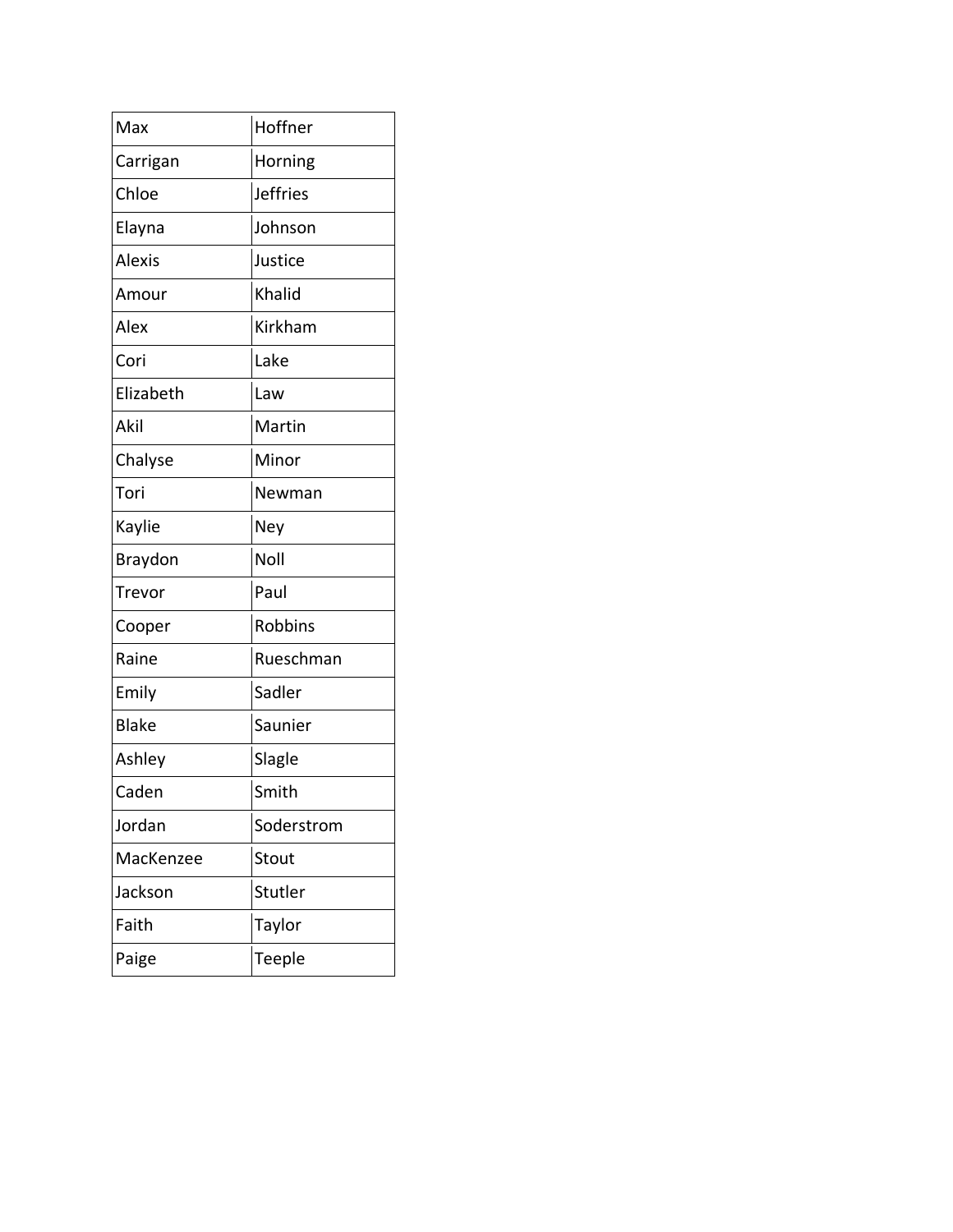# **4 Year Honor Roll**

| Ashton        | <b>Bennett</b> |
|---------------|----------------|
| Abigail       | Bergert        |
| Jared         | <b>Burt</b>    |
| Cheyenne      | Comer          |
| MaKenna       | Daniels        |
| Max           | Hoffner        |
| Carrigan      | Horning        |
| <b>Alexis</b> | Justice        |
| Amour         | Khalid         |
| Alex          | Kirkham        |
| Elizabeth     | Law            |
| Braydon       | Noll           |
| Trevor        | Paul           |
| Cooper        | <b>Robbins</b> |
| Raine         | Rueschman      |
| Caden         | Smith          |
| Faith         | Taylor         |
| Paige         | Teeple         |

# **4 Year Merit**

| Summer   | Glota           |
|----------|-----------------|
| Cameron  | Haut            |
| Carmella | Herrington      |
| Chloe    | <b>Jeffries</b> |
| Cori     | Lake            |
| Chaz     | Lee             |
| Kaylie   | Ney             |
| Carrie   | Rexrode         |
| Emily    | Sadler          |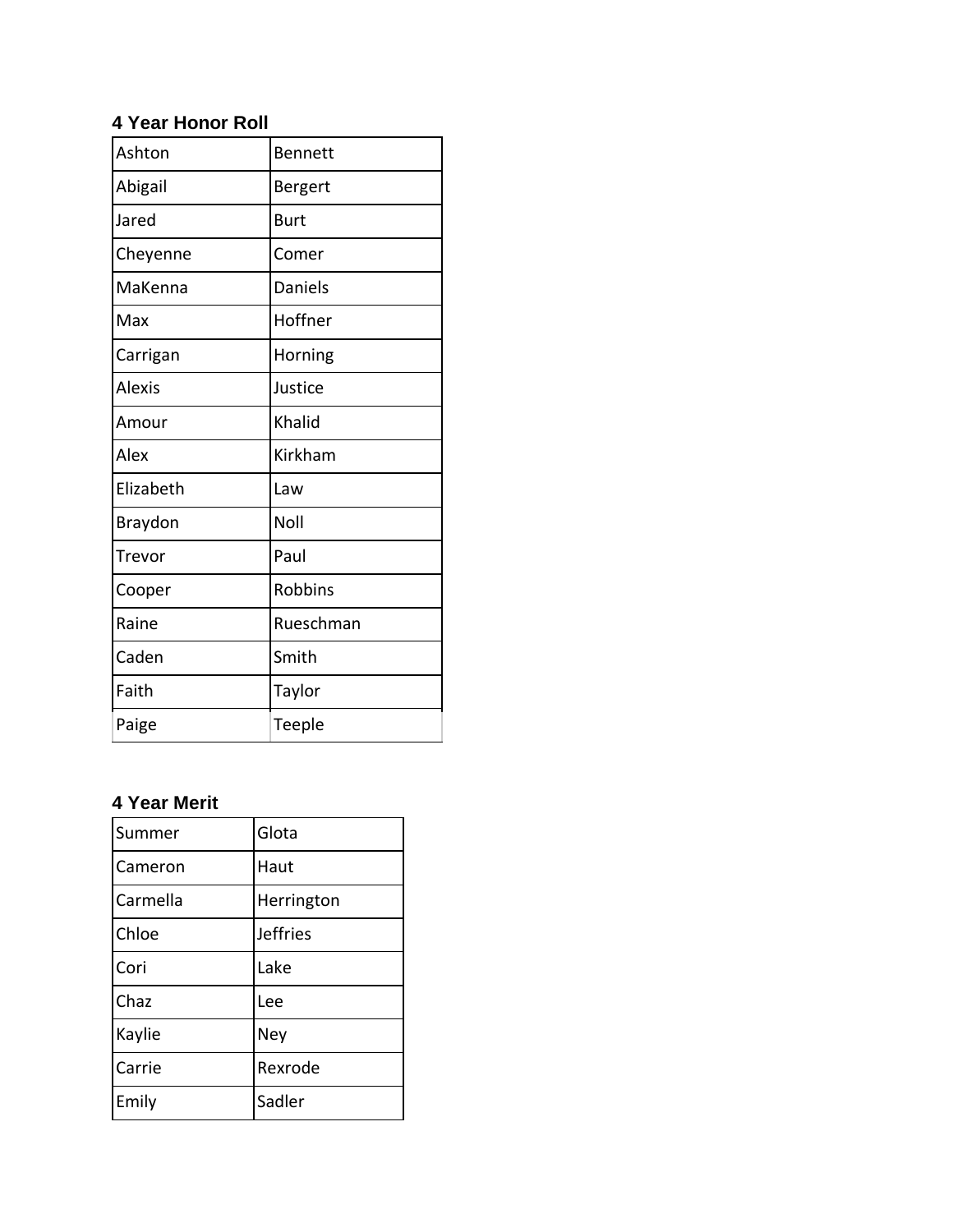| <b>Blake</b> | Saunier    |
|--------------|------------|
| Makayla      | Smith      |
| Jordan       | Soderstrom |
| MacKenzee    | Stout      |
| Corrine      | Thompson   |

# **Ohio High School Athletic Association's (OHSAA) Scholar Athlete Award**

The Scholar Athlete Award exemplifies the commitment that the OHSAA has dedicated to academic excellence while participating in interscholastic athletics. This award is given to a student that excels in athletics, having earned a minimum of 4 varsity letters, as well as strong academics, achieving top grades.

-Braydon Noll

-Faith Taylor

# **NFHS Nation Award of Excellence**

To be selected, the student should exhibit good citizenship, moral character, and sporting behavior. The winner should be a positive role model for others and encourage others to be positive role models.

-Carrigan Horning

-Trevor Paul

# **OHSAA Courageous Student Award**

This award is intended to go to a student that has overcome great adversity in a positive way and to bring credit to a special student who has been involved in, or supportive of, the interscholastic athletic program.

-Blake Kennedy

**Archie Griffin Sportsmanship Award** is given to a student that displays exemplary sportsmanship and represents Canton South how we would hope a true Wildcat would. -Abigail Bergert

-Akil Martin

# **Exemplary Service Award**

Honors an adult that has been an integral part of the interscholastic athletics program. This person has gone above and beyond to help our student athletes have the best possible experience.

-Angela Keating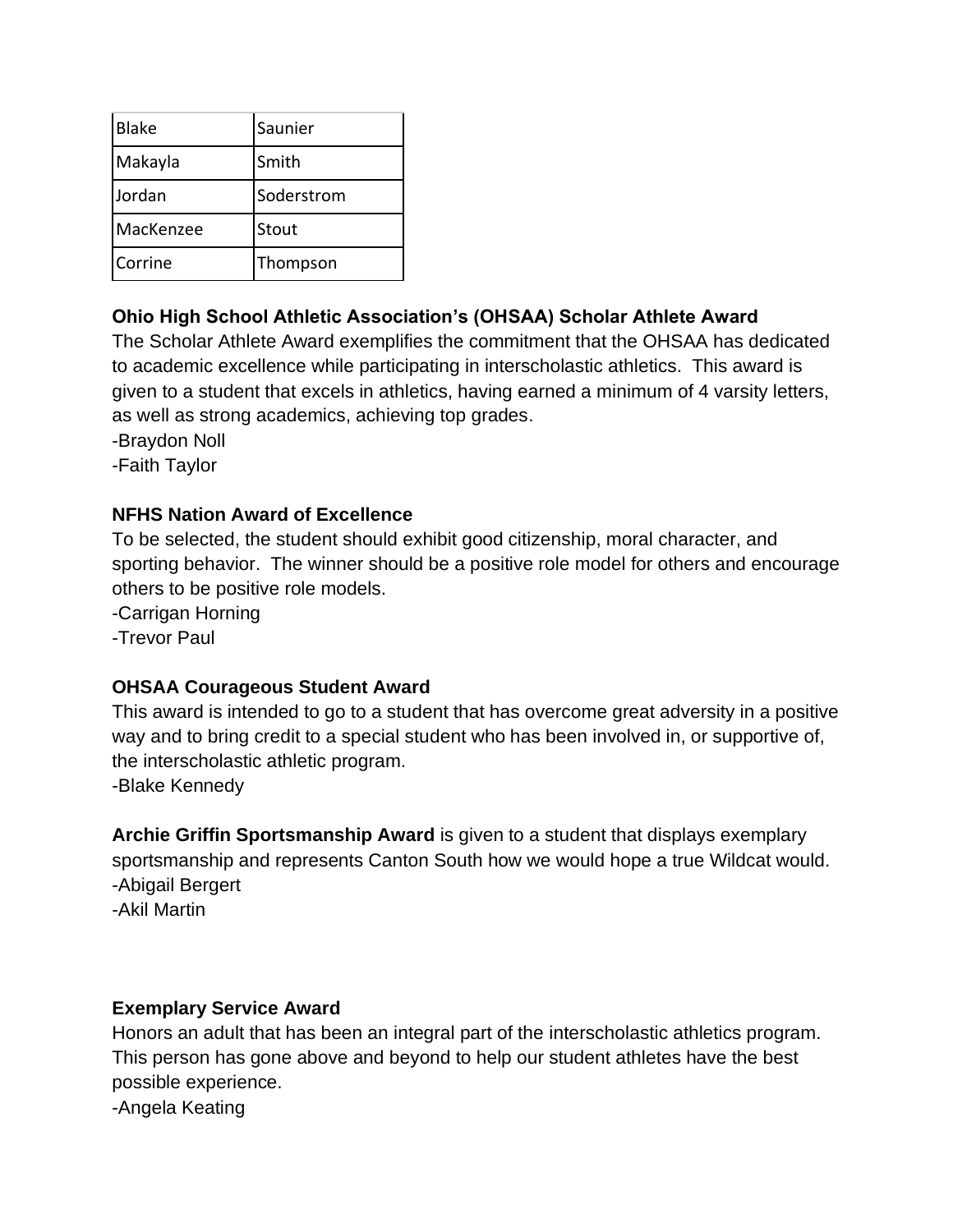### **Canton Repository Teen Board Representative**

-Alexis Justice

#### **United State Military Enlistment**

*-*Cheyenne Comer -Trevor Fellouzis -Zachary Miller -Kaylie Ney

### *Scholarship Winners*

#### **Outstanding Students in Theater Scholarship** awarded by Stefanie and Brent

**Fatzinger** -Ethan Knop -Corrine Thompson

### **Charles "Red" Ash Scholarship**

-Abigail Bergert -Braydon Noll

#### **Wayne E. and Elizabeth Ann Brechbuhler Scholarship**

-Caden Smith -Faith Taylor

### **Aultcare Health Plans You Matter**

-Elayna Johnson

#### **2022 Difference Maker Scholarship**

-Ian Laughlin

### **6th Man Mentor of the Year**

-Raine Rueschman

#### **6th Man Mentor Scholarship**

-Elayna Johnson

### **Canton South Advanced Education Foundation**

-Abigail Bergert -MaKenna Daniels -Carrigan Horning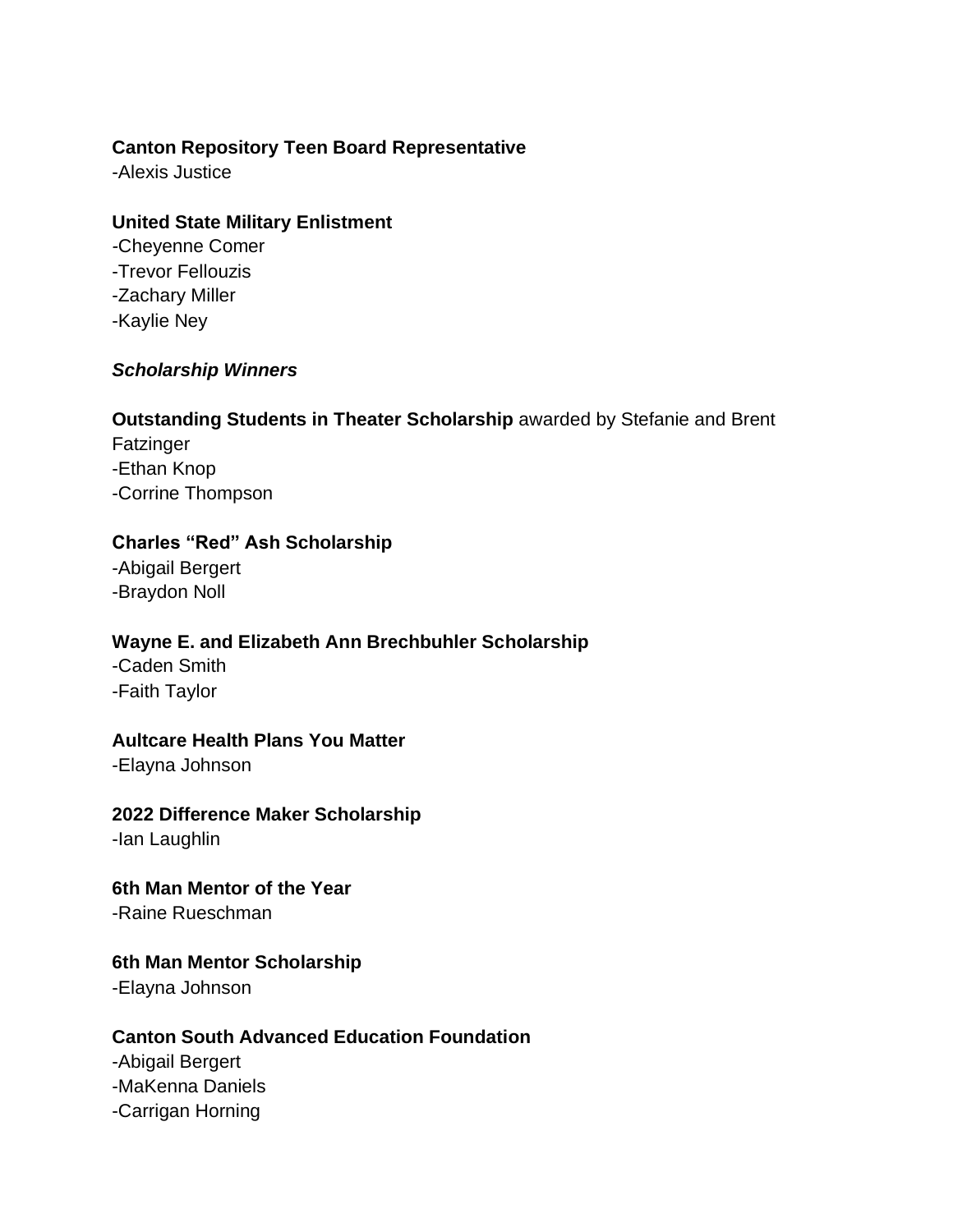-Alexis Justice -Peyton Karovic -Raine Rueschman -Blake Saunier -Faith Taylor -Paige Teeple -Corrine Thompson

### **Canton South Alumni and Friends Scholarship**

- MaKenna Daniels -Elayana Johnson -Raine Rueschman -Caden Smith

**Canton South Alumni and Friends Scholarship Lee J Bowman Music Scholarship** -Trevor Paul

**2022 Points of Hope Scholarship**

-Raine Rueschman

#### **Thomas & Dorothy M Babik Memorial Scholarship**

-Corrine Thompson

#### **South Stark Career Academy Scholarship**

-Sydney Phillips

### **National CTSO**

- Abigail Bergert

#### **Barb Tscholl Student Leadership Scholarship**

-Alexis Justice

### **Canton South Athletic Booster Club Scholarship**:

- -Abigail Bergert
- -Carrigan Horning
- -Peyton Karovic
- -Braydon Noll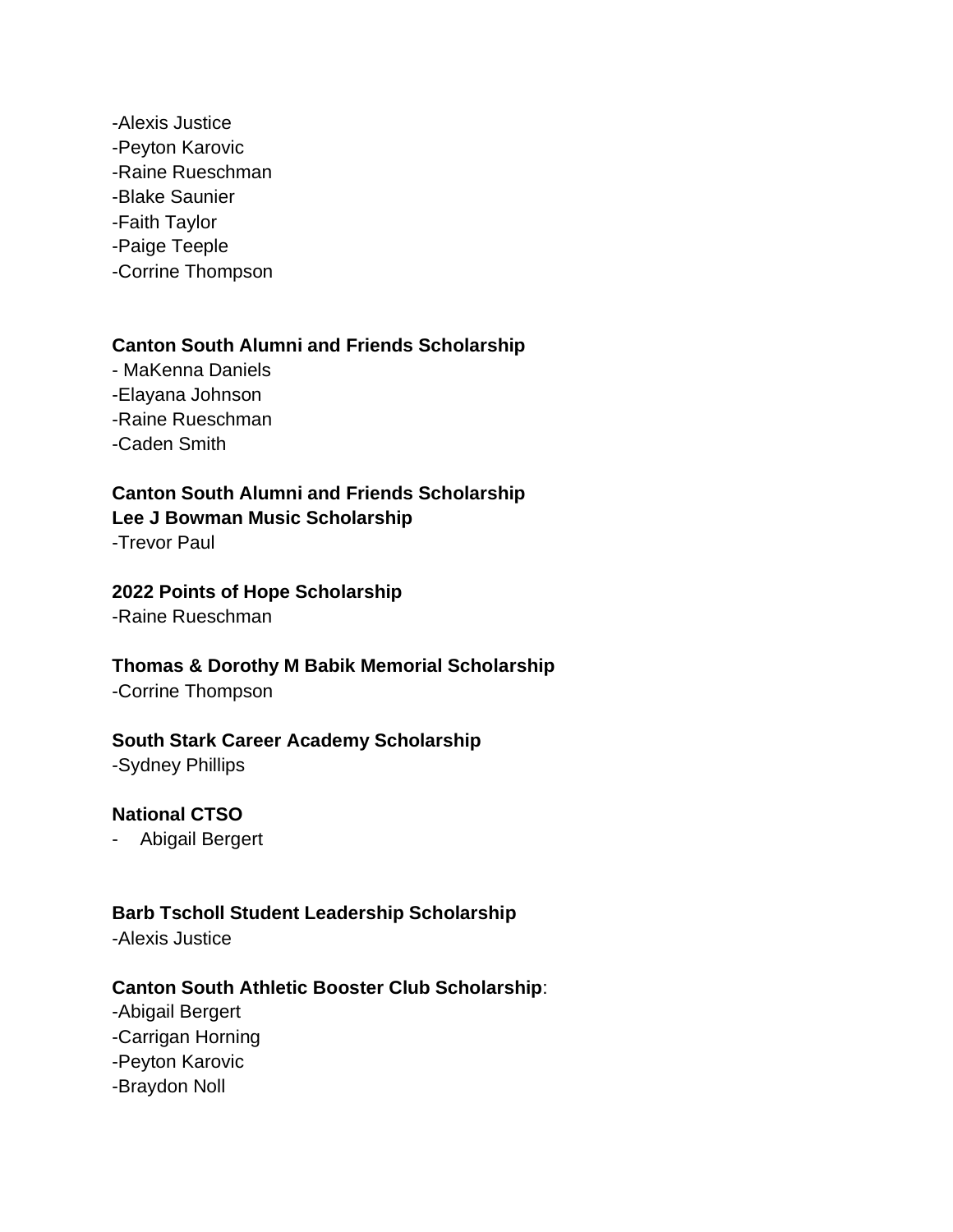Coach nominated winner -Tanner Pierce

**Dr. Jeffrey Jay Memorial Scholarship** -Cori Lake

**James H. and Shirley L. Green Scholarship** -Cooper Robbins -Blake Saunier

**Kempthorn Motors** -Seif Said

**Wildcat Pride Scholarship** -Peyton Karovic

# **Canto South Academic Booster Club**

-Emily Sadler -MaKenna Daniels

### **Canton Local Education Association / Mary Lou Barclay Scholarship**

-Trevor Paul

# **Dr. Rosemary Johnson Memorial Scholarship**

-Alexis Justice

#### **Canton South Junior Guild**

-Peyton Karovic -Raine Rueschman

### **Canton South Rotary: Service Above Self Scholarship**

-Abigail Bergert -Faith Taylor

# **Canton Township Fire Department Association Scholarship**

- Sydney Phillips

### **Scott and Edie Hamilton Scholarship** -Braydon Noll